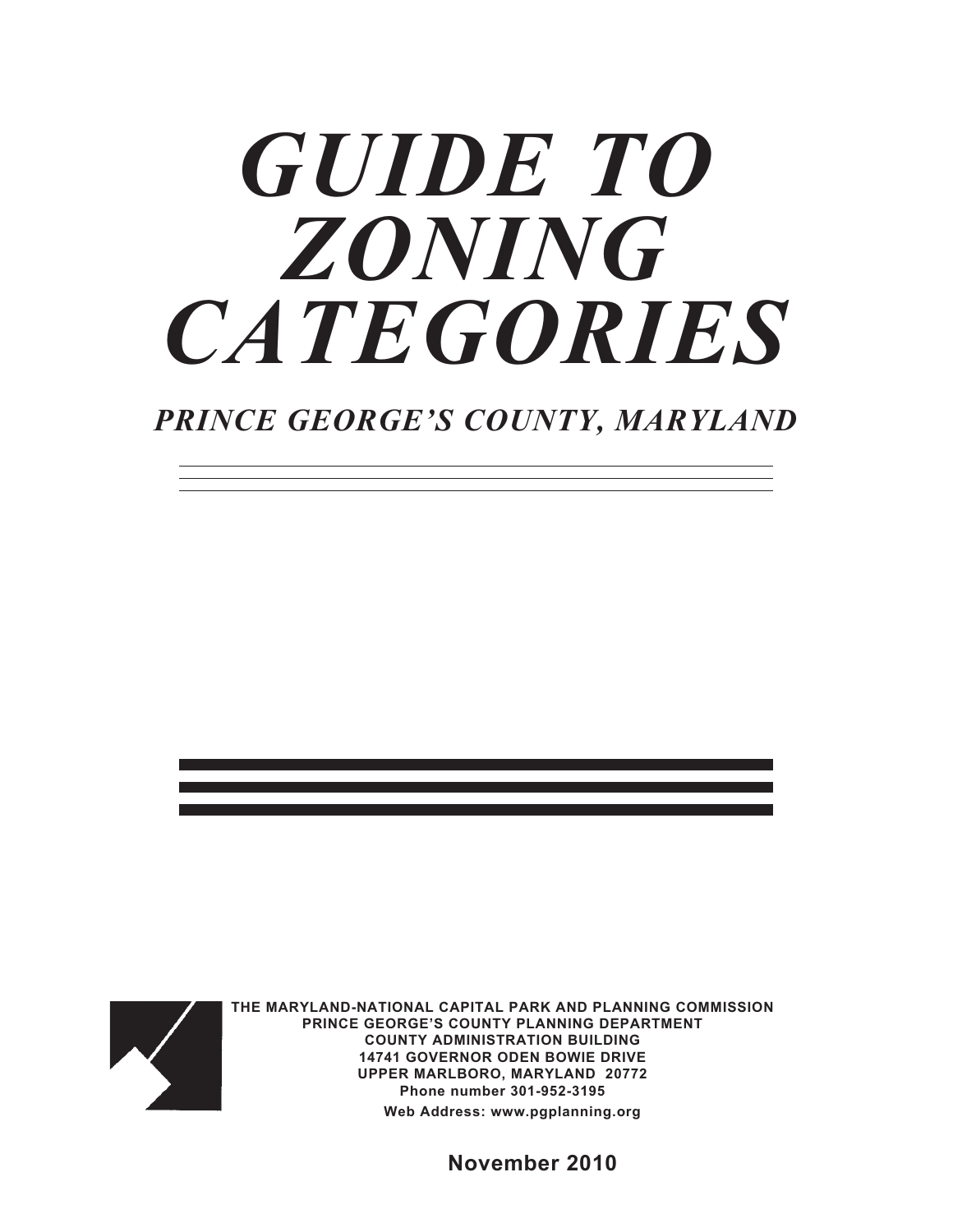#### **RESIDENTIAL ZONES** [1](#page-1-0)

**R-O-S**: Reserved Open Space - Provides for permanent maintenance of certain areas of land in an undeveloped state, with the consent of the property owners; encourages preservation of large areas of trees and open space; designed to protect scenic and environmentally sensitive areas and ensure retention of land for nonintensive active or passive recreational uses; provides for very low density residential development and a limited range of public, recreational, and agricultural uses.

| Minimum lot size                           | $-20$ acres* |
|--------------------------------------------|--------------|
| Maximum dwelling units per net acre - 0.05 |              |

- \* Except for public recreational uses, for which no minimum area is required.
- **O-S**: Open Space Provides for areas of low-intensity residential (5 acre) development; promotes the economic use and conservation of land for agriculture, natural resource use, large-lot residential estates, nonintensive recreational use.

| Standard lot size                          | - 5 acres |
|--------------------------------------------|-----------|
| Maximum dwelling units per net acre - 0.20 |           |

**R-A**: Residential-Agricultural - Provides for large-lot (2 acre) residential uses while encouraging the retention of agriculture as a primary land use.

| Standard lot size                          | $-2$ acres |
|--------------------------------------------|------------|
| Maximum dwelling units per net acre - 0.50 |            |

**R-E**: Residential-Estate - Permits large-lot estate subdivisions containing lots approximately one acre or larger.

| Standard lot size                            | $-40,000$ sq. ft. |
|----------------------------------------------|-------------------|
| Maximum dwelling units per net acre - 1.08   |                   |
| Estimated average dwelling units<br>per acre | 0.85              |
|                                              |                   |

<span id="page-1-0"></span>|<br>|<br>| Definitions:

> Minimum or Standard lot size: The current minimum net contiguous land area required for a lot.

> Average dwelling units per acre: The number of dwelling units which may be built on a tract--including the typical mix of streets, public facility sites and areas within the 100-year floodplain--expressed as a per-acre average.

> Maximum dwelling units per net acre: The number of dwelling units which may be built on the total tract--excluding streets and public facility sites, and generally excluding land within the 100-year floodplain--expressed as a per-acre average.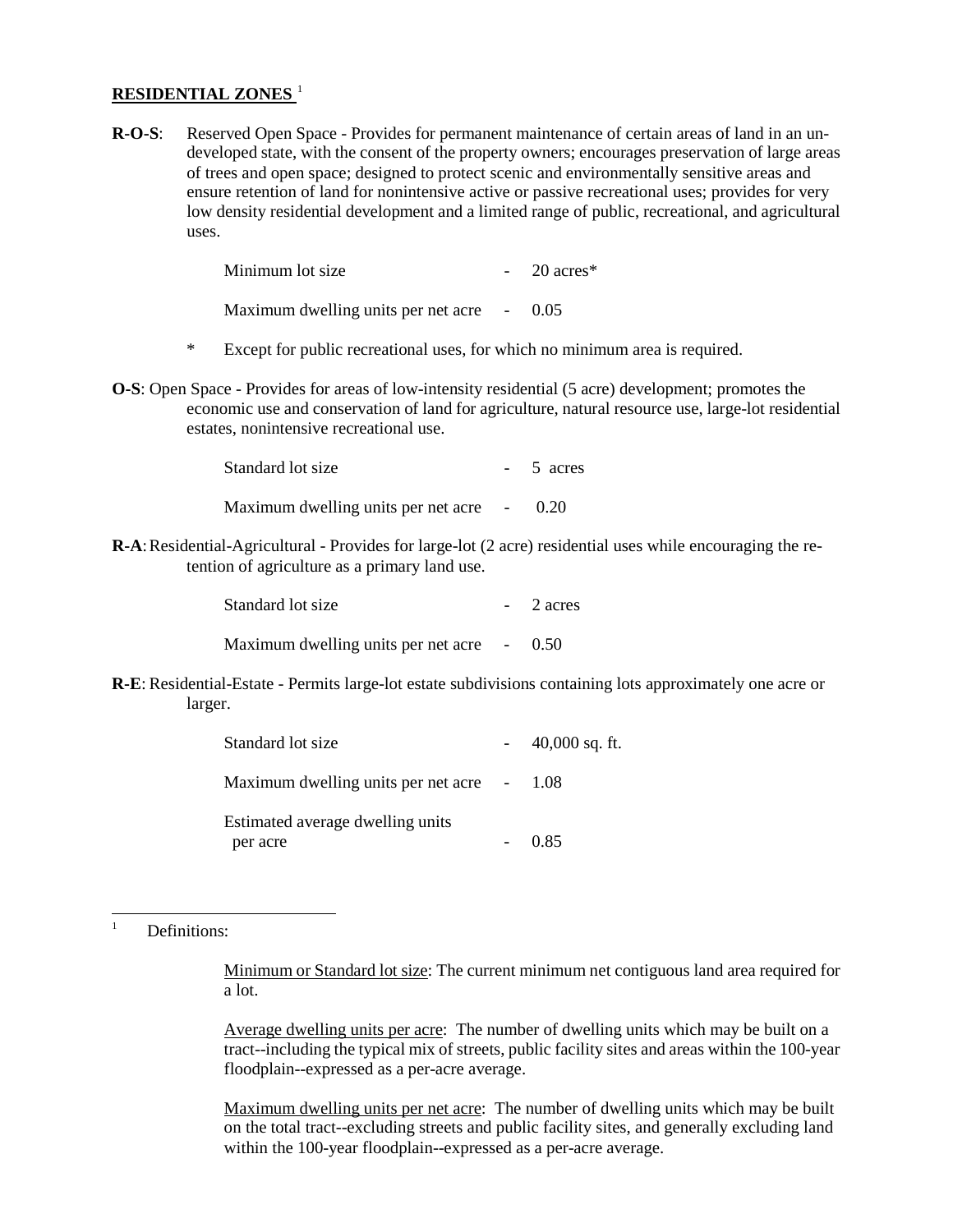**R-R**: Rural Residential - Permits approximately one-half-acre residential lots; subdivision lot sizes depend on date of recordation; allows a number of nonresidential special exception uses.

| Standard lot size                            | $20,000$ sq. ft.                                                                                              |
|----------------------------------------------|---------------------------------------------------------------------------------------------------------------|
|                                              | 15,000 sq. ft. if recorded prior to February 1,<br>1970<br>$10,000$ sq. ft. if recorded prior to July 1, 1967 |
| Maximum dwelling units per net acre          | 2.17                                                                                                          |
| Estimated average dwelling units<br>per acre | 1.85                                                                                                          |

**R-80**: One-Family Detached Residential - Provides for variation in the size, shape, and width of subdivision lots to better utilize the natural terrain and to facilitate planning of single-family developments with lots and dwellings of various sizes and styles.

| Standard lot size                            | $-9,500$ sq. ft. |
|----------------------------------------------|------------------|
| Maximum dwelling units per net acre - 4.5    |                  |
| Estimated average dwelling units<br>per acre | 34               |

**R-55**: One-Family Detached Residential - Permits small-lot residential subdivisions; promotes high density, single-family detached dwellings.

| Standard lot sizes                           | $-6,500$ sq. ft. |
|----------------------------------------------|------------------|
| Maximum dwelling units per net acre - 6.70   |                  |
| Estimated average dwelling units<br>per acre |                  |

**R-35**: One-Family Semidetached, and Two-Family Detached, Residential - Provides generally for single-family attached development; allows two-family detached; Detailed Site Plan approval required for lots served by private rights-of-way.

| Standard lot sizes                           | - 3,500 sq. ft. for one-family, semi-detached<br>- 7,000 sq. ft. for two-family, detached |
|----------------------------------------------|-------------------------------------------------------------------------------------------|
| Maximum dwelling units per net acre - 12.44  |                                                                                           |
| Estimated average dwelling units<br>per acre |                                                                                           |

**R-20**: One-Family Triple-Attached Residential - Permits single-family detached, semidetached and triple-attached and townhouse development. Detailed Site Plan approval required for townhouses.

| Standard lot sizes      | $-3,200$ sq. ft. for end lots               |
|-------------------------|---------------------------------------------|
|                         | - 2,000 sq. ft. for interior townhouse lots |
| Maximum triple-attached |                                             |
| dwellings per net acre  | $-16.33$                                    |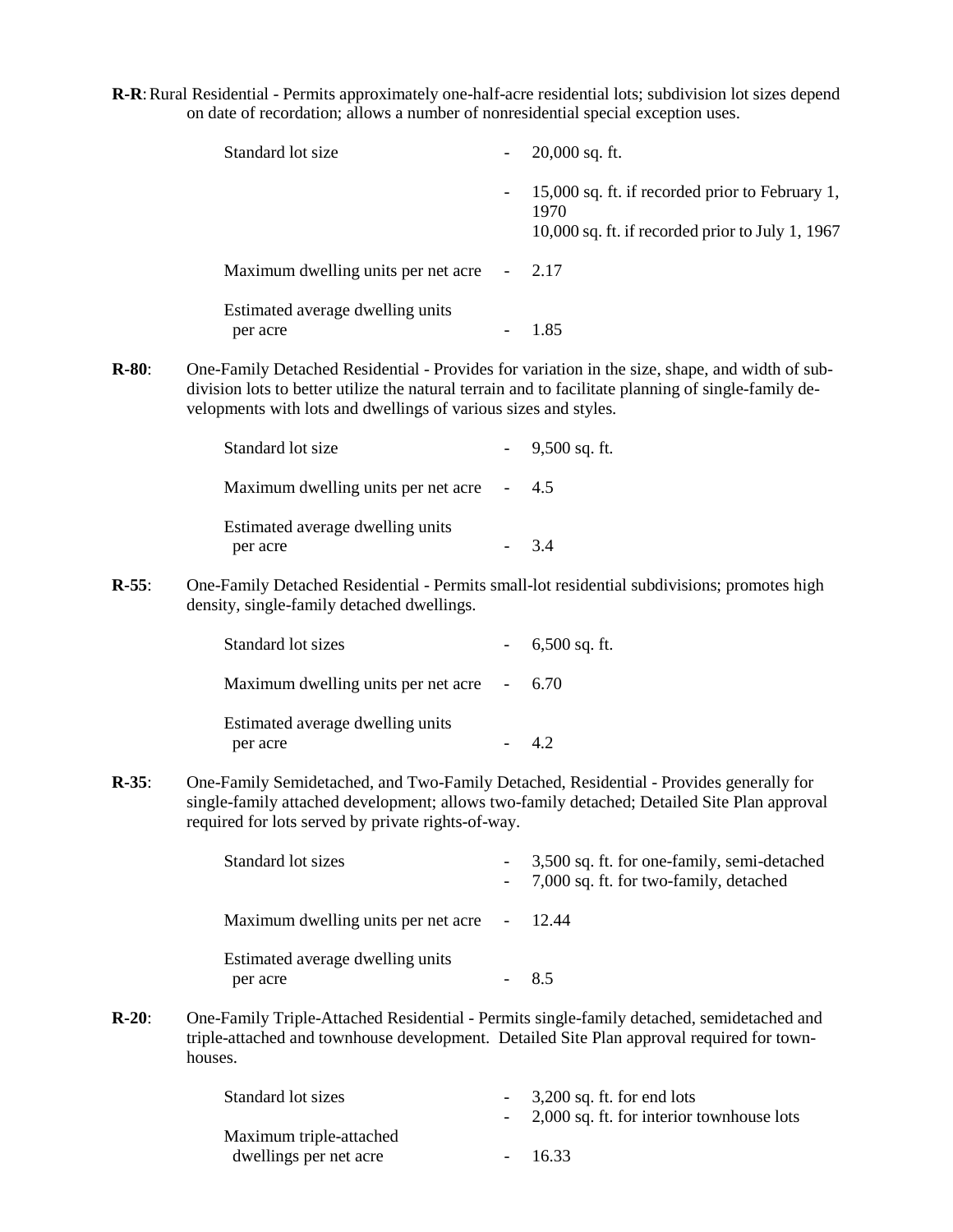Maximum townhouses per net acre - 6.0 (same as R-T) Estimated average triple-attached dwelling units per net acre - 11

**R-T**: Townhouse - Permits one-family detached and attached, two-family, and three-family dwellings; promotes the maximum amount of freedom in the design of attached dwellings and their grouping and layout; Detailed Site Plan approval required for attached dwellings.

| Standard lot size per attached dwelling - 1,800 sq. ft. |            |                                                                                            |
|---------------------------------------------------------|------------|--------------------------------------------------------------------------------------------|
| Maximum dwelling units per net acre                     | $\sim 100$ | - Three-family dwellings - 9<br>- Two-family dwellings - 8<br>Other attached dwellings - 6 |
| Minimum area for development                            |            | 2 acres                                                                                    |

**R-30**: Multifamily Low Density Residential - Provides for low density garden apartments; single-family detached; single-family attached, two-family and three-family dwellings in accordance with R-T Zone provisions; Detailed Site Plan approval required for multifamilly and attached dwellings.

| Standard lot size                   | Garden apartments - 14,000 sq. ft.<br>- Two-family dwellings - 1,500 sq. ft.<br>Other attached dwellings - 1,800 sq. ft. |
|-------------------------------------|--------------------------------------------------------------------------------------------------------------------------|
| Maximum dwelling units per net acre | Garden apartments - 10<br>- Three-family dwellings - 9<br>- Two-family dwellings - 8<br>Other attached dwellings - 6     |

**R-30C**: Multifamily Low Density Residential-Condominium - Same as R-30 above except ownership must be condominium, or development in accordance with the R-T Zone; Detailed Site Plan approval required for multifamily and attached dwellings.

| Standard lot size                   | $\overline{\phantom{0}}$ | Garden apartments - 14,000 sq. ft.<br>- Two-family dwellings - 1,500 sq. ft.<br>- Other attached dwellings - 1,800 sq. ft. |
|-------------------------------------|--------------------------|----------------------------------------------------------------------------------------------------------------------------|
| Maximum dwelling units per net acre | $\sim$                   | Garden apartments - 12<br>- Three-family dwellings - 9<br>Two-family dwellings - 8<br>Other attached dwellings - 6         |

**R-18**: Multifamily Medium Density Residential - Provides for multiple family (apartment) development of moderate density; single-family detached; single-family attached, two-family and three-family dwellings in accordance with R-T Zone provisions; Detailed Site Plan approval required for multifamily and attached dwellings.

- Standard lot size Apartments 16,000 sq. ft.
	- Two-family dwellings 1,500 sq. ft.
	- Other attached dwellings 1,800 sq. ft.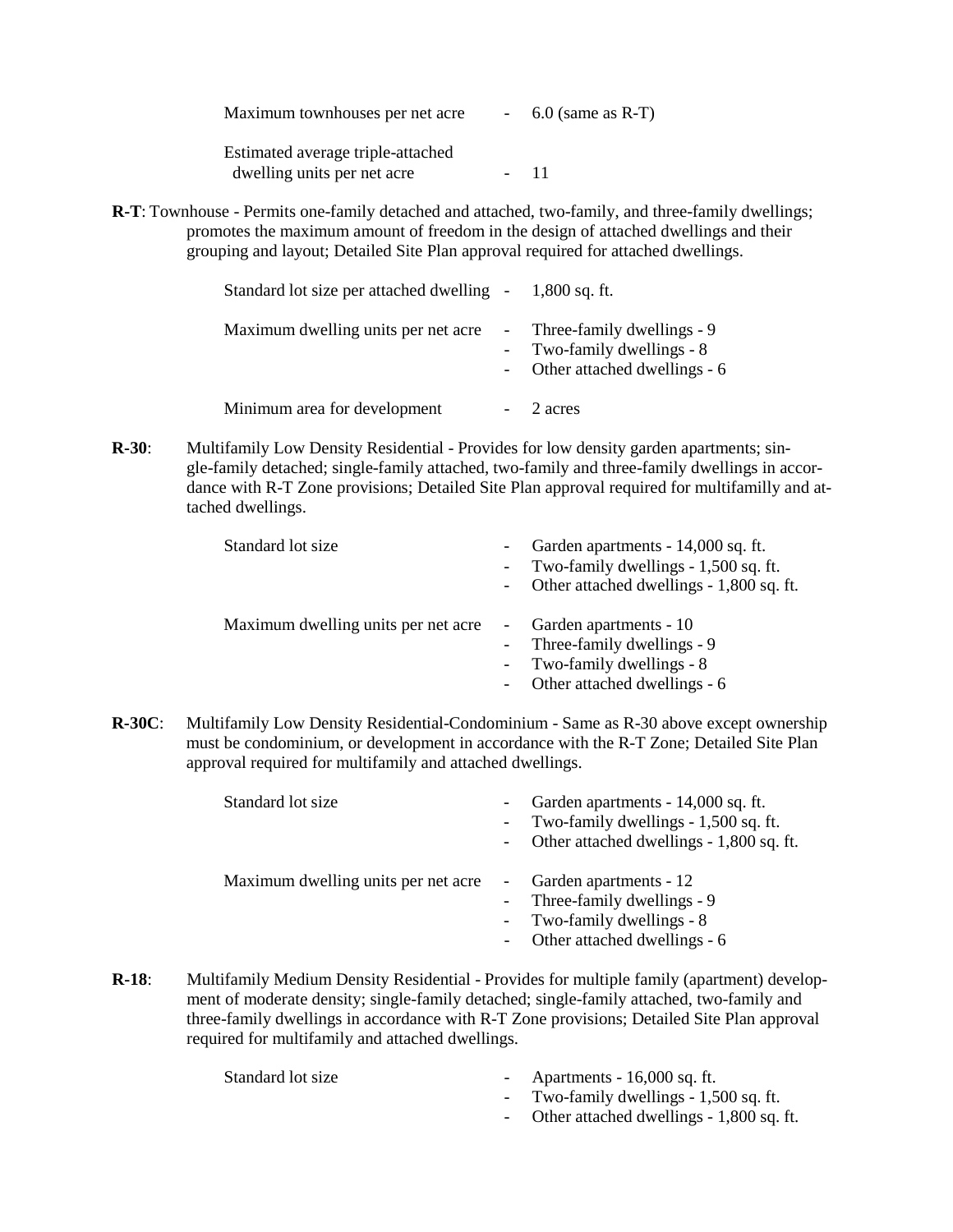- Maximum dwelling units per net acre Garden apartments and three-family dwellings - 12
	- Mid-rise apartments (4 or more stories with elevator) - 20
	- Three-family dwellings 9
	- Two-family dwellings 8
	- Other attached dwellings 6
- **R-18C**: Multifamily Medium Density Residential-Condominium Same as above except ownership must be condominium, or development in accordance with the R-T Zone; Detailed Site Plan approval required for multifamily and attached dwellings.

| Standard lot size      | Apartments - 1 acre                                                     |
|------------------------|-------------------------------------------------------------------------|
|                        | Two-family dwellings - 1,500 sq. ft.<br>$\overline{\phantom{a}}$        |
|                        | Other attached dwellings - 1,800 sq. ft.<br>$\overline{\phantom{a}}$    |
| Maximum dwelling units |                                                                         |
| per net acre           | Garden apartments - 14<br>$\overline{\phantom{a}}$                      |
|                        | Mid rise apartments (4 or more stories with<br>$\overline{\phantom{a}}$ |
|                        | elevator) - $20$                                                        |
|                        | Three-family dwellings - 9<br>$\sim$                                    |
|                        | Two-family dwellings - 8<br>$\overline{\phantom{a}}$                    |
|                        | Other attached dwellings - 6<br>$\overline{\phantom{a}}$                |
|                        |                                                                         |

**R-10A**: Multifamily, High Density Residential-Efficiency - Provides for a multifamily zone designed for the elderly, singles, and small family groups. Detailed Site Plan approval required for buildings 110 feet in height or less; special exception required for buildings over 110 feet in height.

| Minimum lot size |  | 2 acres |
|------------------|--|---------|
|------------------|--|---------|

Maximum dwelling units per net acre - 48 plus one for each 1,000 sq. ft. of indoor common area for social, recreational, or educational purposes.

**R-10**: Multifamily High Density Residential - Provides for suitable sites for high density residential in proximity to commercial and cultural centers; also permits single-family detached dwellings. Detailed Site Plan approval required for buildings 110 feet in height or less; special exception required for buildings over 110 feet in height.

> Minimum lot size  $-20,000$  sq. ft. Maximum dwelling units per net acre - 48

**R-H**: Multifamily High-Rise Residential - Provides for suitable sites for high density, vertical residential development; also permits single-family detached dwellings; Detailed Site Plan approval required for multifamily dwellings.

| Minimum lot size                           | $-5$ acres |
|--------------------------------------------|------------|
| Maximum dwelling units per net acre - 48.4 |            |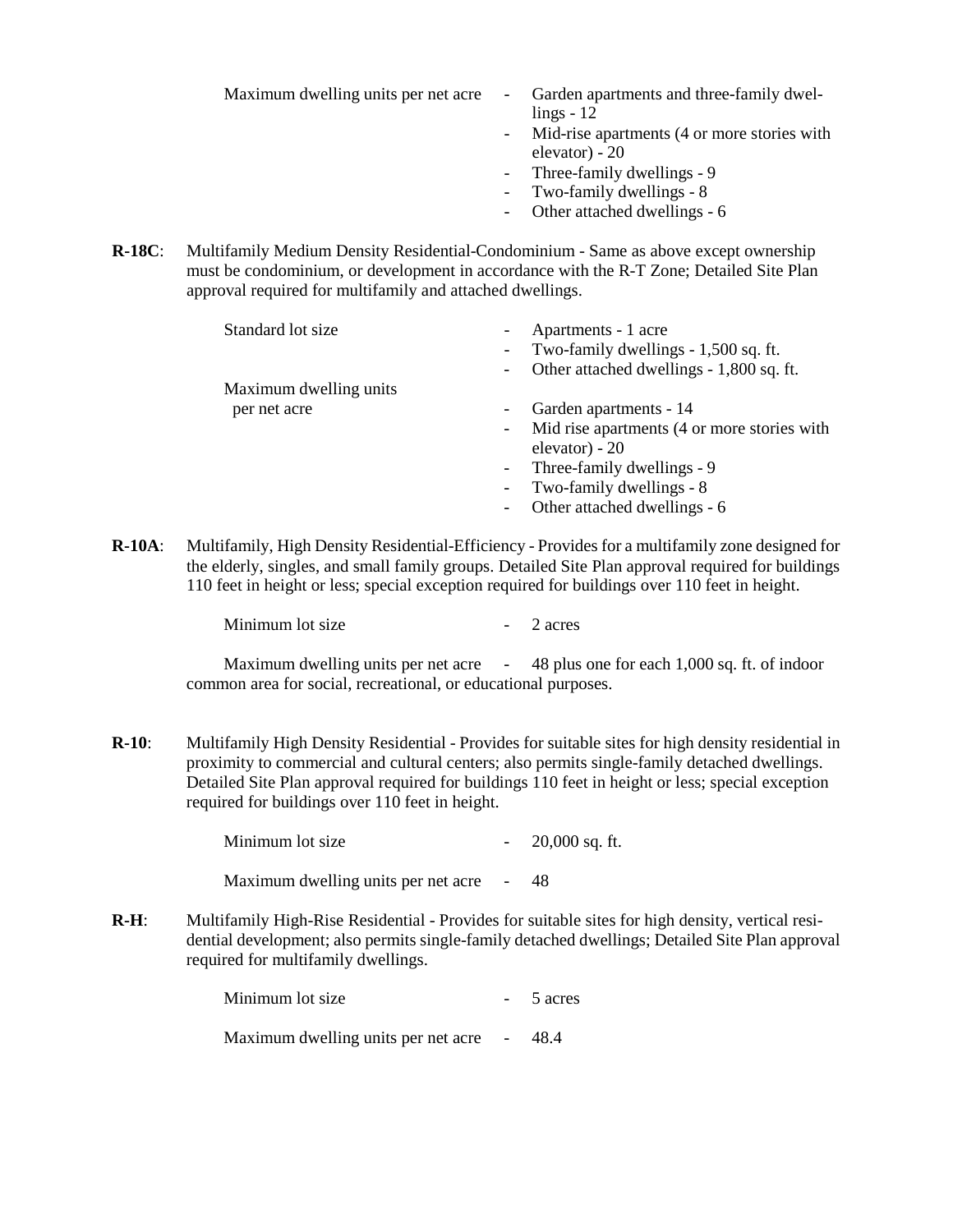#### **MIXED USE/PLANNED COMMUNITY ZONES**

**M-X-C**: Mixed Use Community - Provides for a comprehensively planned community with a balanced mix of residential, commercial, light manufacturing, recreational and public uses; includes a multistep review process to assure compatibility of proposed land uses with existing and proposed surrounding land uses, public facilities and public services; mandates that each development include residential uses, community use areas, neighborhood centers and an integrated public street system with a variety of street standards.

| Minimum tract size                              | - 750 gross acres |
|-------------------------------------------------|-------------------|
| Lot size and dwelling types                     | No Restrictions   |
| Maximum dwelling units per gross acre - 2       |                   |
| Maximum floor area ratio for<br>commercial uses |                   |

**M-X-T**: Mixed Use - Transportation Oriented - Provides for a variety of residential, commercial, and employment uses; mandates at least two out of the following three use categories: (1) Retail businesses; (2) Office/ Research/Industrial; (3) Dwellings, hotel/motel; encourages a 24-hour functional environment; must be located near a major intersection or a major transit stop or station and will provide adequate transportation facilities for the anticipated traffic or at a location for which the applicable Master Plan recommends mixed uses similar to those permitted in the M-X-T Zone.

| Lot size and dwelling types | - No Restrictions                                                                        |
|-----------------------------|------------------------------------------------------------------------------------------|
| Maximum floor area ratio    | - 0.4 without optional method;<br>- 8.0 with optional method (provision of<br>amenities) |

- **M-U-TC**: Mixed-Use Town Center Provides for a mix of commercial and limited residential uses which establish a safe, vibrant, 24-hour environment; designed to promote appropriate redevelopment of, and the preservation and adaptive reuse of selected buildings in, older commercial areas; establishes a flexible regulatory framework, based on community input, to encourage compatible development and redevelopment; mandates approval of a Development Plan at the time of zoning approval, that includes minimum and maximum Development Standards and Guidelines, in both written and graphic form, to guide and promote local revitalization efforts; provides for legally existing buildings to be expanded or altered, and existing uses for which valid permits have been issued to be considered permitted uses, and eliminating nonconforming building and use regulations for same.
- **M-U-I:** Mixed-Use Infill Promotes Smart Growth principles by encouraging the efficient use of land, public facilities and services in areas that are substantially developed. These regulations are intended to create community environments enhanced by a mix of residential, commercial, recreational, open space, employment and institutional uses in accordance with approved plans. The infill zone may only be approved for property located in a Transit District Overlay Zone or a Development District Overlay Zone.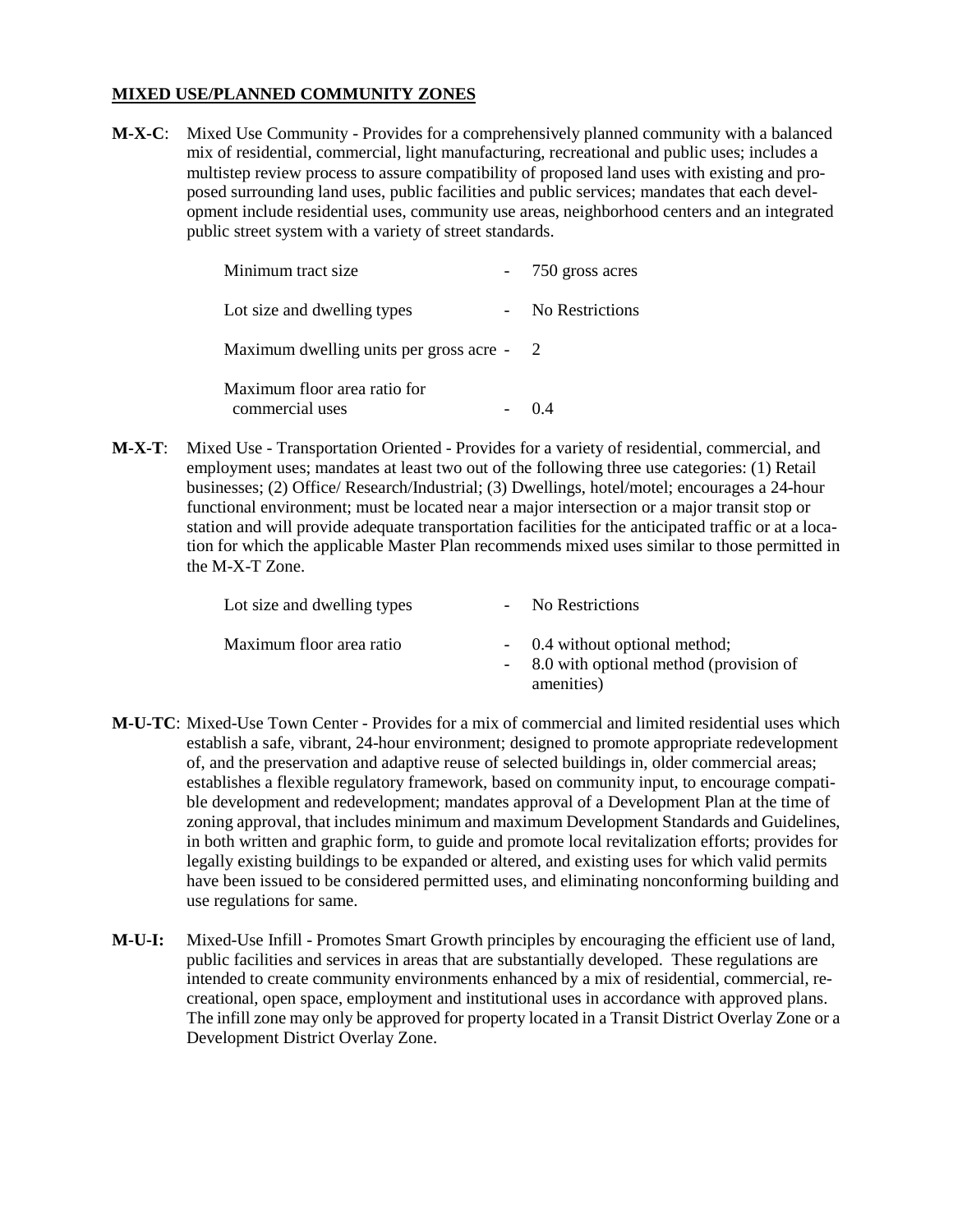**R-P-C**: Planned Community - Provides for a combination of uses permitted in all zones, to promote a large-scale community development with a full range of dwellings providing living space for a minimum of 500 families; encourages recreational, commercial, institutional, and employment facilities within the planned community; requires conformance with an Official Plan identifying zoning subcategories, that has been adopted by the Planning Board following approval of a Final Plan by the District Council at the time of rezoning, and for certain R-P-C Zones, approval of a Detailed Site Plan prior to development.

| Lot size and dwelling types |                        | Varied |
|-----------------------------|------------------------|--------|
|                             | Maximum dwelling units |        |
|                             | per gross acre         | $-8$   |

**R-M-H**: Planned Mobile Home Community - Provides for suitable sites for planned mobile home communities, including residences and related recreational, commercial, and service facilities, subject to Detailed Site Plan approval.

| Minimum lot size              | $-4,000$ sq. ft. |
|-------------------------------|------------------|
| Maximum mobile homes per acre | $-7$             |

- **UC-1:** Metropolitan Urban Center District mandates high intensity, transit-oriented, mixed-use development in General Plan-designated metropolitan centers. These centers are intended for a large-scale mix of uses comprised of multiple Urban Neighborhoods, and are to be the most intense and least auto-dependent areas in Prince George's County. The Metropolitan Urban Center District is best described as a "downtown" district in ultimate built character. Because of the access to regional fixed-guideway transit systems and the scale of these centers, they are to be primary targets for employment, major educational complexes, and high-intensity commercial uses in the county. The UC Zone may only be approved for property subject to Subtitle 27A of the county code.
- **UC-2:** Regional Urban Center District mandates moderately-scaled mixed-use, transit-oriented development generally consisting of two or more Urban Neighborhoods in a town center setting. Regionally marketed commercial and retail centers, office and employment areas, and recreational complexes primarily serving Prince George's County are appropriate uses. High-density residential development should also be included. The UC Zone may only be approved for property subject to Subtitle 27A of the county code.
- **UC-3:** Community Urban Center District mandates a small- to moderate-intensity mix of uses typically developed as a neighborhood "main street" with an adjacent Urban Neighborhood. Intended for the least intensive of the General Plan centers, this district shall generally provide a mix of residential and business development to complement and serve existing adjacent neighborhoods. Development may include higher intensity residential and non-residential mixed uses at appropriate locations along key transportation routes. The UC Zone may only be approved for property subject to Subtitle 27A of the county code.
- **UC-4:** Urban Corridor Node promotes concentrated urban mixed-use, pedestrian-oriented development with a limited, walkable size at designated locations along General Plan corridors. This district shall generally provide a mix of uses that are smaller in scale to complement and serve existing adjacent neighborhoods. Development may include limited higher intensity residential and non-residential mixed uses at appropriate locations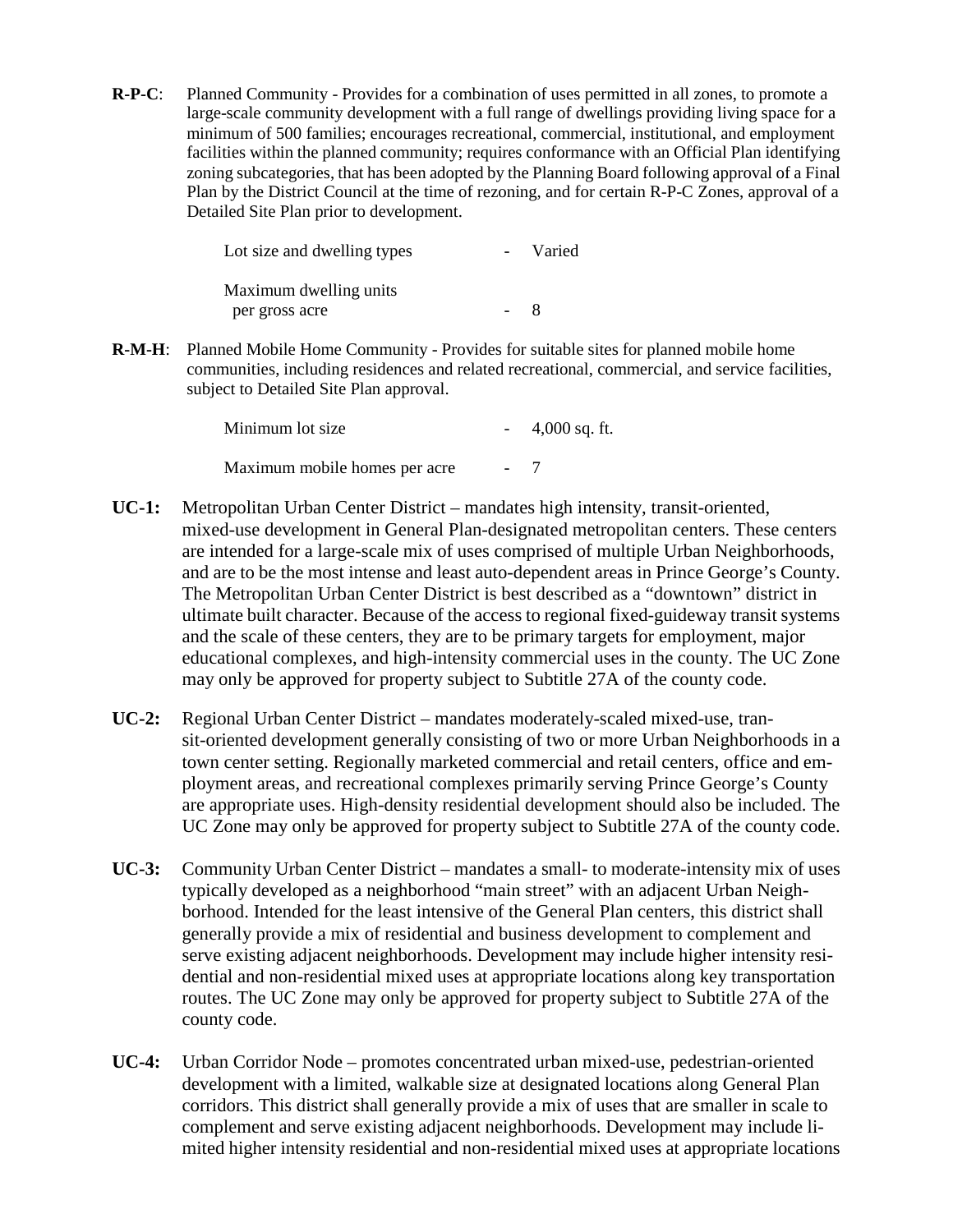along key transportation routes. Compatibility with existing neighborhoods is essential. The UC Zone may only be approved for property subject to Subtitle 27A of the county code.

#### **COMPREHENSIVE DESIGN ZONES**

(These zones require three-phase development plan review, the first of which is Basic Plan approval at the time of rezoning that establishes general land use types, land use relationships, and minimum land use quantities. In zones providing for density and intensity ranges, increases in base density and intensity within the limits prescribed are allowed in return for public benefit features provided by the developer.)

**R-L**: Residential Low Development - Provides for low-density residential development in areas recommended by a Master Plan for alternative low- density development techniques. The zone allows a mixture of residential types and lot sizes generally corresponding to single-family development; provides for limited commercial uses necessary to serve the dominant residential uses.

| Minimum tract size | Generally 100 adjoining gross acres                                              |
|--------------------|----------------------------------------------------------------------------------|
| Low $.5$           | Base density (dwelling units per gross acre) -<br>.5<br>Maximum density - .9     |
|                    | Maximum mixed retirement development<br>-<br>density - $8 \text{ du/gross acre}$ |
| Low $1.0$          | Base Density (dwelling units per gross acre) -<br>1.0                            |
|                    | Maximum density - 1.5                                                            |
|                    | Maximum mixed retirement development<br>$\overline{\phantom{a}}$                 |
|                    | density - $8 \text{ du/gross acre}$                                              |

**R-S**: Residential Suburban Development - A mixture of residential types within the suburban density range generally corresponding to low-density single-family development; provides for limited commercial uses necessary to serve the dominant residential uses.

| Minimum tract size | Generally 25 adjoining gross acres<br>$\overline{\phantom{a}}$                                                                                                                                                    |
|--------------------|-------------------------------------------------------------------------------------------------------------------------------------------------------------------------------------------------------------------|
| Suburban 1.6       | Base density (dwelling units per gross)<br>$\overline{\phantom{a}}$<br>$accre) - 1.6$<br>Maximum density - 2.6<br>Ξ.<br>Maximum mixed retirement development<br>$\sim$ $-$<br>density - $8 \text{ du/gross acre}$ |
| Suburban 2.7       | Base density (dwelling units per gross<br>-<br>$accre) - 2.7$<br>Maximum density - 3.5<br>Maximum mixed retirement development<br>$\overline{\phantom{a}}$<br>density - $8 \text{ du/gross acre}$                 |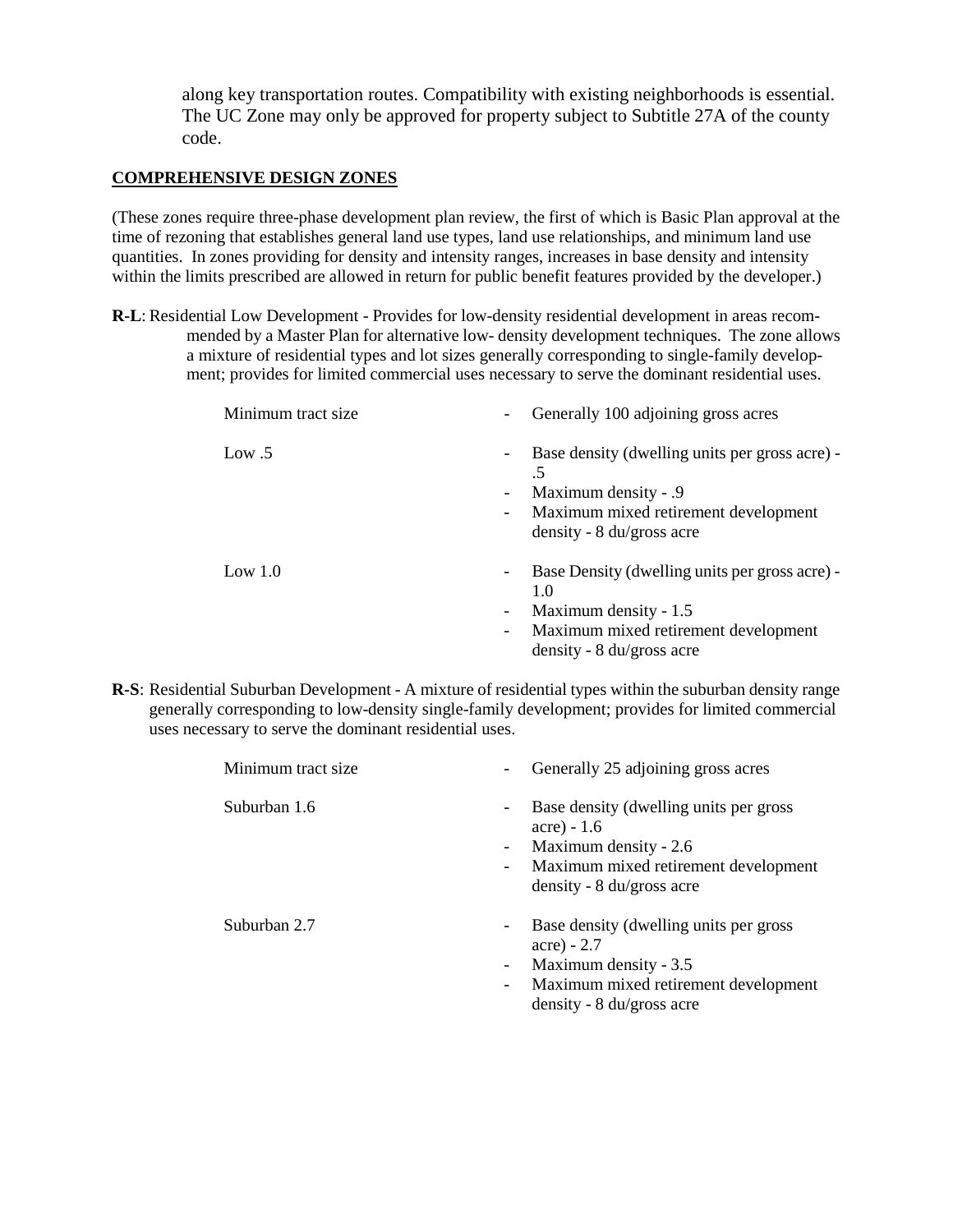**R-M:** Residential Medium Development - A mixture of residential types with a medium-density range; provides for limited commercial uses necessary to serve the dominant residential uses.

| Minimum tract size | - Generally 10 adjoining gross acres                                                                                                                                                                                                                 |  |
|--------------------|------------------------------------------------------------------------------------------------------------------------------------------------------------------------------------------------------------------------------------------------------|--|
| Medium 3.6         | Base density (dwelling units per gross<br>$\overline{\phantom{a}}$<br>$accre) - 3.6$<br>Maximum density - 5.7<br>$\overline{\phantom{a}}$<br>Maximum mixed retirement development<br>$\overline{\phantom{a}}$<br>density - $8 \text{ du/gross acre}$ |  |
| Medium 5.8         | Base density (dwelling units per gross<br>$\overline{\phantom{a}}$<br>acre) $-5.8$<br>Maximum density - 7.9<br>$\overline{\phantom{a}}$<br>Maximum mixed retirement development<br>$\overline{\phantom{a}}$<br>density - $8 \text{ du/gross acre}$   |  |

**R-U**: Residential Urban Development - A mixture of residential types generally associated with an urban environment; provides for limited commercial uses necessary to serve the dominant residential uses.

| Minimum tract size | Generally 5 adjoining gross acres                                                                                                                                                                                                                              |
|--------------------|----------------------------------------------------------------------------------------------------------------------------------------------------------------------------------------------------------------------------------------------------------------|
| Urban 8.0          | Base density (dwelling units per gross<br>$\overline{\phantom{a}}$<br>$accre) - 8.0$<br>Maximum density - 11.9<br>$\overline{\phantom{a}}$<br>Maximum mixed retirement development<br>$\overline{\phantom{a}}$<br>density - $8 \text{ du/gross acre}$          |
| Urban $12.0$       | Base density (dwelling units per gross)<br>$\overline{\phantom{a}}$<br>$(\text{acre}) - 12.0$<br>Maximum density - 16.9<br>$\overline{\phantom{a}}$<br>Maximum mixed retirement development<br>$\overline{\phantom{a}}$<br>density - $8 \text{ du/gross acre}$ |

**L-A-C**: Local Activity Center - A mixture of commercial retail and service uses along with complementary residential densities within a hierarchy of centers servicing three distinct service areas: neighborhood, village, and community.

|                                                                                          | Neighborhood                                                                                                  | Village                                                       | Community                                                                               |
|------------------------------------------------------------------------------------------|---------------------------------------------------------------------------------------------------------------|---------------------------------------------------------------|-----------------------------------------------------------------------------------------|
| Minimum tract size<br>Base resid. density<br>Max. resid. density<br>Base comm. intensity | 4 adjoining gross ac.<br>8 du/gross resid. ac.<br>12.1 du/gross resid. ac. 15 du/gross resid. ac.<br>0.16 FAR | 10 adjoining gross ac.<br>10 du/gross resid. ac.<br>$0.2$ FAR | 20 adjoining gross ac.<br>10 du/gross resid. ac.<br>20 du/gross resid. ac.<br>$0.2$ FAR |
| Max. comm. intensity<br>Max. mixed retirement<br>development density                     | 0.31 FAR<br>8 du/gross ac.                                                                                    | 0.64 FAR<br>8 du/gross ac.                                    | 0.68 FAR<br>8 du/gross ac.                                                              |
|                                                                                          |                                                                                                               |                                                               |                                                                                         |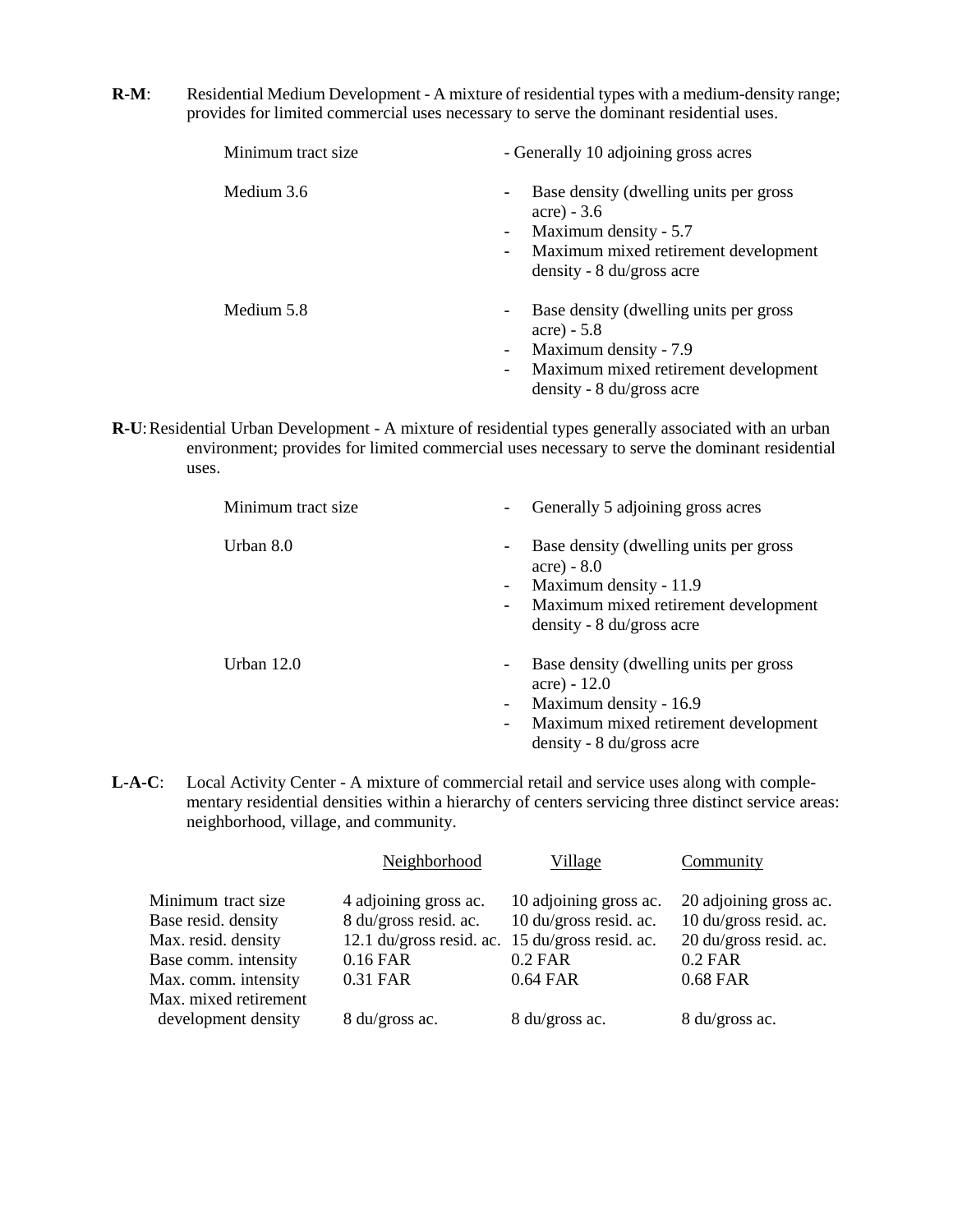**M-A-C**: Major Activity Center - A mixture of uses which serve a regional residential market or provide concentrated employment, arranged to allow easy pedestrian access between uses; two types of functional centers are described: Major Metro and New Town or Corridor City.

Minimum tract size - Generally 40 adjoining gross acres

|                                              | Metro Center                                | New Town or<br><b>City Corridor Center</b>  |
|----------------------------------------------|---------------------------------------------|---------------------------------------------|
| Base residential density                     | 48 du/gross resid. ac.                      | 10 du/gross resid. ac.                      |
| Max. residential density                     | 125 du/gross resid. ac.                     | 47.9 du/gross resid. ac.                    |
| Base commercial intensity                    | 1.0 FAR/gross<br>commercial ac.             | $0.2$ FAR/gross<br>commercial ac.           |
| Max. commercial intensity                    | 2.7 FAR/gross<br>commercial ac.             | $0.88$ FAR/gross<br>commercial ac.          |
| Min. residential floor area                  | 20% of total at time<br>of full development | 20% of total at time<br>of full development |
| Max. mixed retirement<br>development density | 8 du/gross ac.                              | 8 du/gros ac.                               |

**E-I-A**: Employment and Institutional Area - A concentration of nonretail employment and institutional uses and services such as medical, manufacturing, office, religious, educational, recreational, and governmental.

Minimum tract size - Generally 5 adjoining gross acres

Minimum open space improved by landscaping - 20% of net lot area

**V-L**: Village-Low - Provides for a variety of residential, commercial, recreational, and employment uses within a traditional village setting surrounded by open space; mandates the following land use area categories: (1) Village Proper; (2) Village Fringe; (3) Residential Areas; (4) Village Buffer; and (5) Recreational Areas. Land use areas are arranged to allow a sense of community with linkage via a pedestrian network to a core which contains commercial, civic, community, and residential uses; also mandates a mixture of residential types and lot sizes, including affordable housing units; includes detailed design standards and building materials requirements. This Zone may be utilized in areas recommended for permanent low density by a Master Plan.

Minimum tract size - 150 contiguous gross acres

Maximum density - 1.3 dwelling units per gross acre

**V-M**: Village-Medium - Provides for a variety of residential, commercial, recreational, and employment uses within a traditional village setting surrounded by open space; mandates the following land use area categories: (1) Village Proper; (2) Village Fringe; (3) Residential Areas; (4) Village Buffer; and (5) Recreational Areas. Land use areas are arranged to allow a sense of community with linkage via a pedestrian network to a core which contains commercial, civic, community, and residential uses; also mandates a mixture of residential types and lot sizes, including affordable housing units; includes detailed design standards and building materials requirements. This Zone may be utilized in areas recommended for permanent low density by a Master Plan.

Minimum tract size - 300 contiguous gross acres

Maximum density - 2.0 dwelling units per gross acre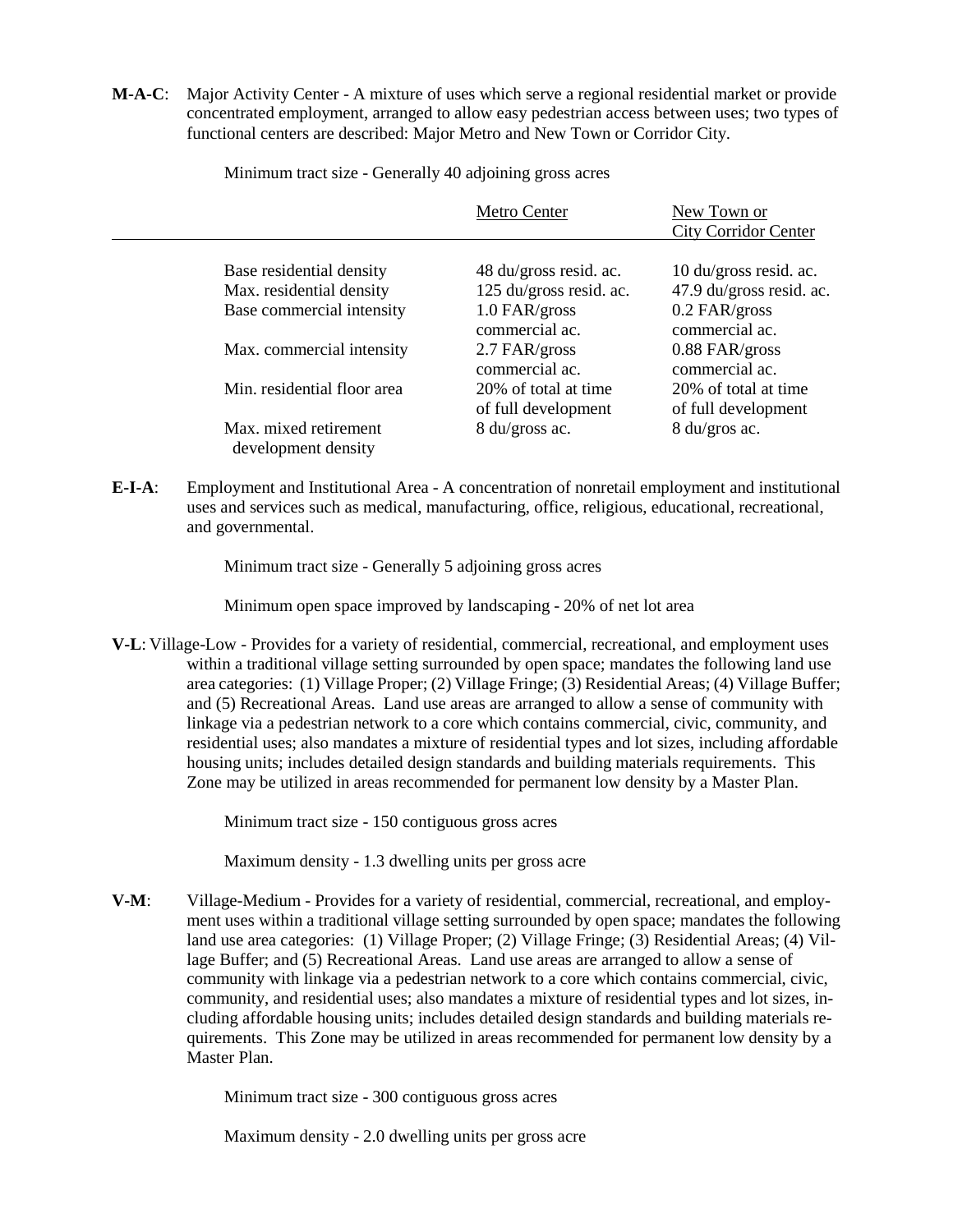#### **COMMERCIAL ZONES**

- **C-O**: Commercial Office Uses of a predominantly nonretail commercial nature, such as business, professional and medical offices, or related administrative services.
- **C-A**: Ancillary Commercial Certain small retail commercial uses, physician and dental offices, and similar professional offices that are strictly related to and supply necessities in frequent demand and daily needs of an area with a minimum of consumer travel; maximum size of zone: 3 net acres.
- **C-1**: Local Commercial, Existing All of the uses permitted in the C-S-C Zone.
- **C-2**: General Commercial, Existing All of the uses permitted in the C-S-C Zone, with additions and modifications.
- **C-C**: Community Commercial, Existing All of the uses permitted in the C-S-C Zone.
- **C-G**: General Commercial, Existing All of the uses permitted in the C-S-C Zone.
- **C-S-C**: Commercial Shopping Center Retail and service commercial activities generally located within shopping center facilities; size will vary according to trade area.
- **C-H**: Highway Commercial, Existing All of the uses permitted in the C-M Zone.
- **C-M**: Commercial Miscellaneous Varied commercial uses, including office and highway-oriented uses, which may be disruptive to the compactness and homogeneity of retail shopping centers.
- **C-W**: Commercial Waterfront Marine activities related to tourism, vacationing, boating and sports, water-oriented recreation, together with limited employment areas which cater to marine activities along a waterfront.
- **C-R-C**: Commercial Regional Center Provides locations for major regional shopping malls and related uses that are consistent with the concept of an upscale mall. Minimum area for development one hundred (100) gross continuous acres; maximum FAR - .75; maximum building height - 75 ft.; maximum building coverage, excluding parking - 50%; Detailed Site Plan approval required.

#### **INDUSTRIAL ZONES**

- **I-1**: Light Industrial Light intensity manufacturing, warehousing, and distribution uses; 10% green area required.
- **I-2**: Heavy Industrial Highly intensive industrial and manufacturing uses; 10% green area required.
- **I-3**: Planned Industrial/Employment Park Uses that will minimize detrimental effects on residential and other adjacent areas; a mixture of industrial, research, and office uses with compatible institutional, recreational, and service uses in a manner that will retain the dominant industrial/employment character of the zone; standard minimum tract size of 25 adjoining gross acres; standard minimum lot size of two acres; Conceptual and Detailed Site Plan approval required; 25% green area required; outdoor uses restricted; warehousing and wholesaling uses limited.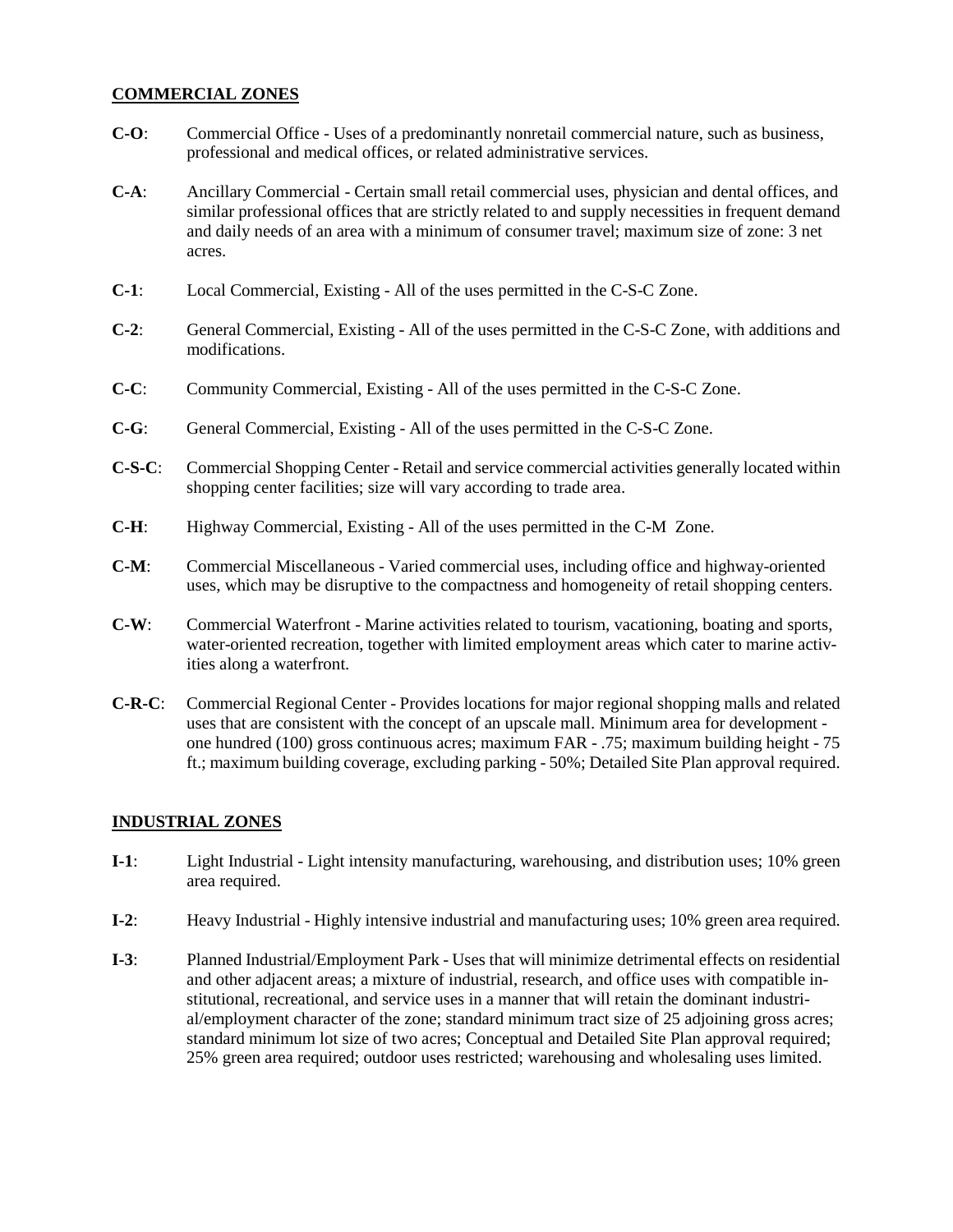- **I-4**: Limited Intensity Industrial Limited intensity (0.3 FAR) commercial, manufacturing, warehousing, and distribution uses; development standards extended to assure limited intensity industrial and commercial development, and compatibility with surrounding zoning and uses; 25% green area required.
- **U-L-I**: Urban Light Industrial Designed to attract and retain a variety of small-scale light industrial uses in older, mostly developed industrial areas located close to established residential communities; establishes a flexible regulatory process with appropriate standards to promote reinvestment in, and redevelopment of, older urban industrial areas as employment centers, in a manner compatible with adjacent residential areas.

#### **OVERLAY ZONES**[2](#page-11-0)

- **T-D-O:** Transit District Overlay Intended to ensure that development in a designated district meets the goals established in a Transit District Development Plan. Transit Districts may be designated in the vicinity of Metro stations to maximize transit ridership, serve the economic and social goals of the area, and take advantage of the unique development opportunities which mass transit provides.
- **D-D-O:** Development District Overlay Intended to ensure that development in a designated district meets the goals established in a Master Plan, Master Plan Amendment or Sector Plan. Development Districts may be designated for town centers, Metro areas, commercial corridors, employment centers, revitalization areas, historic areas and other special areas as identified in approved plans.

#### **CHESAPEAKE BAY CRITICAL AREA OVERLAY ZONES**[3](#page-11-1)

- **I-D-O**: Intense Development Overlay To conserve and enhance fish, wildlife, and plant habitats and improve the quality of runoff that enters the Chesapeake Bay, while accommodating existing residential, commercial, or industrial land uses. To promote new residential, commercial and industrial land uses with development intensity limits. Maximum residential density is the same as the underlying zone.
- **L-D-O**: Limited Development Overlay To maintain and/or improve the quality of runoff entering the tributaries of the Chesapeake Bay and to maintain existing areas of natural habitat, while accommodating additional low-or moderate-intensity development. Maximum residential density is the same as the underlying zone, up to 4.0 du/net acre maximum.
- **R-C-O**: Resource Conservation Overlay To provide adequate breeding, feeding and wintering habitats for wildlife, to protect the land and water resources base necessary to support resource-oriented land uses, and to conserve existing woodland and forests for water quality benefits along the tributaries of the Chesapeake Bay. Maximum residential density - .05 du/ gross acre.

#### **REVITALIZATION OVERLAY DISTRICTS**[4](#page-11-2)

<span id="page-11-2"></span><span id="page-11-0"></span><sup>&</sup>lt;sup>2</sup>These overlay zones are superimposed over other zones, and they may modify provisions of the underlying zones concerning uses allowed and standards for development. In addition, new development is generally subject to approval of a Detailed Site Plan by the Planning Board.

<span id="page-11-1"></span><sup>&</sup>lt;sup>3</sup>These overlay zones are superimposed over other zones, and they may modify provisions of the underlying zones concerning uses allowed and standards for development. In addition, new development is generally subject to approval of a Conservation Plan and Conservation Agreement by the Planning Board.